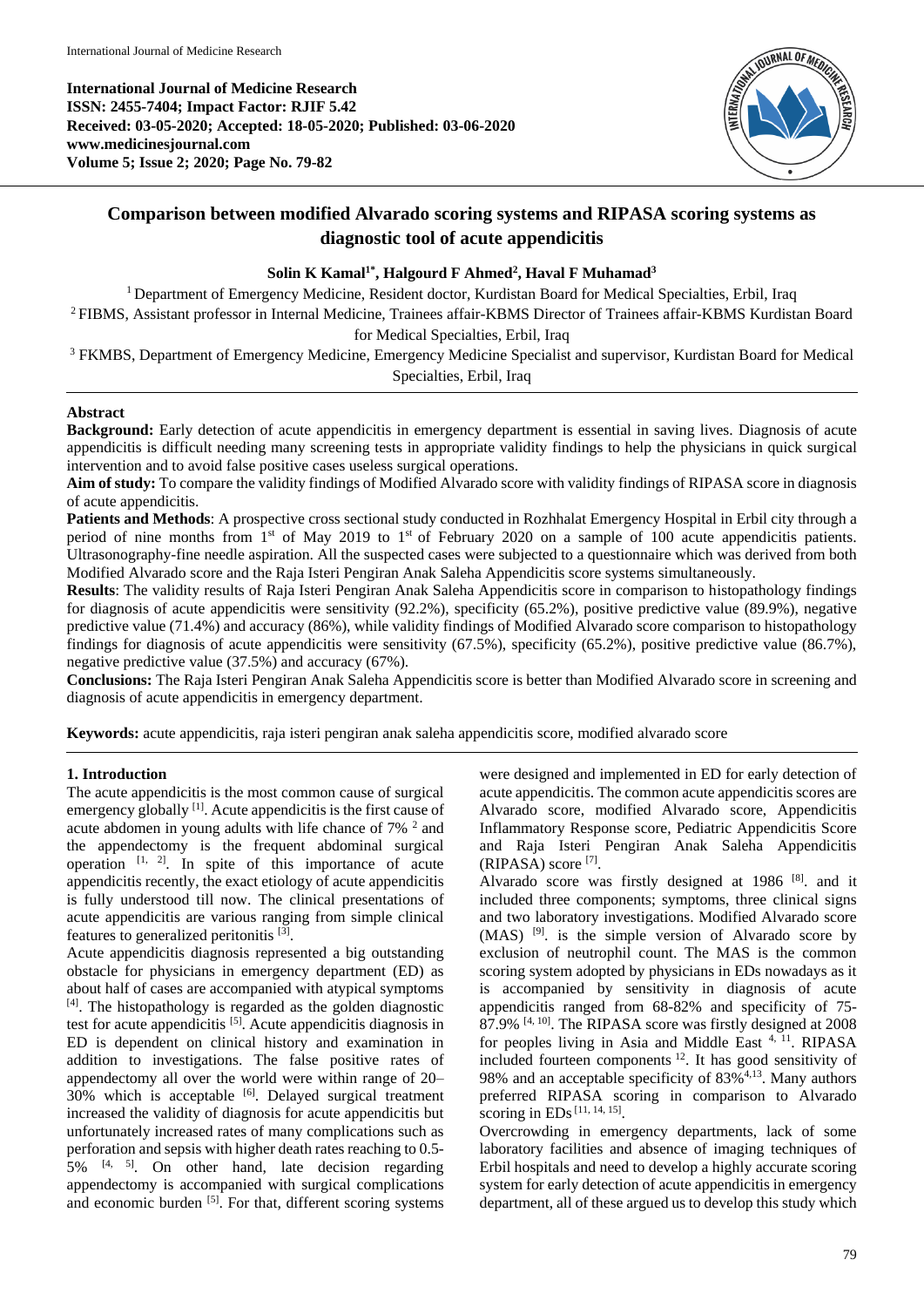aimed to compare the validity findings of Modified Alvarado score with validity findings of RIPASA score in diagnosis of acute appendicitis.

### **Methodology**

In this prospective study, all the cases suspected to have (AA) have been admitted to the Rozhhalat Emergency Hospital in Erbil city, to which all surgical emergencies are referred in the city, all the cases were subjected thoroughly to history taking, clinical examination, laboratory investigations (white blood cell "total and differential") and abdominal ultrasound examination, appendectomy (if needed and decided by the general surgeon), and sending the removed appendix specimens to histopathology.

The collection of these data was achieved over a period of ten months from 1<sup>st</sup> of May 2019 to 1<sup>st</sup> of February 2020. The study design was cross sectional (survey) and the sampling method was of convenience type. During the current study, all the cases who were admitted being suspected to have AA, but the patients whose symptoms were relieved medically (without surgery) were excluded from the study. Patients who were diagnosed and operated on for pathology other than AA, then intraoperative findings pointed to inflamed appendix, were discarded from the study. All the suspected cases were subjected to a questionnaire which was derived from both MAS and the RIPASA systems simultaneously. The exclusion criteria were patient less than 18 year old and those who refused to participate in this study.

The ultrasound device was of 5 MHz linear transducers. The radiologist was not informed about results of physical examination and leukocyte count of the cases. The ultrasound criteria only subjected to differentiate the AA from normal cases (or to diagnose other pathology which must be excluded).

All the appendicectomized specimens were labeled by the patient's name with a brief clinical history, fixed in 10% formaldehyde. Analysis of the statistics achieved using Statistical Package for the Social Sciences Software, version 25 (IBM SPSS Statistics, IBM Company, USA). The validity and power of diagnosis of the MAS system and the TZS system was estimated by calculating the sensitivity, specificity, positive predictive value (PPV), and negative predictive values (NPVs). Statistical significance for the difference between the two scoring systems was accepted at the 5% level. This study was submitted to and approved by the Ethics and Scientific committees of Emergency Medicine Council at the Kurdistan Board of Medical Specialties, in addition to formal approval from Rozhhalat Emergency Hospital. An informed form of consent and agreement from all patients has been taken verbally and in written, those patient disagree the consent are excluded from the study. The form of consent will reserve the confidentiality of the patients. The MASS score is having a total score of 9 while the total RIPASA scoring is not consistent and depends on gender and age of the patients. The details of both systems are

Shown below:

**Table 1:** MAS scoring system.

| Score<br>Elements                   |                |
|-------------------------------------|----------------|
| Migratory right ileac fossa pain    |                |
| Anorexia                            | 1              |
| Nausea and vomiting                 |                |
| Tenderness in the right ileac fossa | 1              |
| Duration of symptom < 48hrs.        | 0              |
| Duration of symptom > 48hrs.        | 0              |
| Rebound tenderness                  | $\overline{c}$ |
| Elevated temperature                | $\mathbf{1}$   |
| Leukocytosis                        | $\overline{2}$ |
| Rovsing sign                        | $\Omega$       |
| Negative urine analysis             | $\theta$       |
| Guarding                            | $\Omega$       |
| <b>RIF</b> tenderness               | $\Omega$       |
| Total                               | q              |

**Table 2:** RIPASA scoring system.

| <b>Elements</b>                     | <b>Score</b>   |
|-------------------------------------|----------------|
| Age < 40 years                      |                |
| $Age \geq 40 years$                 | 0.5            |
| Sex, Male                           |                |
| Sex, Female                         | 0.5            |
| Migratory right ileac fossa pain    | 0.5            |
| Anorexia                            |                |
| Nausea and vomiting                 |                |
| Tenderness in the right ileac fossa | $\overline{c}$ |
| Duration of symptom $<$ 48hrs.      |                |
| Duration of symptom > 48hrs.        | 0.5            |
| Rebound tenderness                  |                |
| Elevated temperature                |                |
| Leukocytosis                        |                |
| Rovsing sign                        | $\overline{c}$ |
| Negative urine analysis             |                |
| Guarding                            |                |
| <b>RIF</b> tenderness               |                |
| Total                               | 16             |

A score of 7.5 in RIPASA scoring system was considered significant for the diagnosis of acute appendicitis and a score of 7 in MAS scoring system was considered significant.

### **Results**

### **A. Descriptive data of participants.**

In general 100 suspected patients with acute appendicitis included in this study with mean  $\pm$  S.D age of 31.4  $\pm$  10.97 years. Fifty-three of them were male and the rest 47 of them were females. Among the cases, 73% of them had vomiting, 45% had fever, 67% had anorexia and majority (94%) of them was suffering from RIF pain. Upon examination of the patients by RIPASA method, 79% of the cases were positive in reverse to 60% by MAS technique. The histopathology which is regarded as the golden and confirmatory test revealed 77 positive cases (Table 1).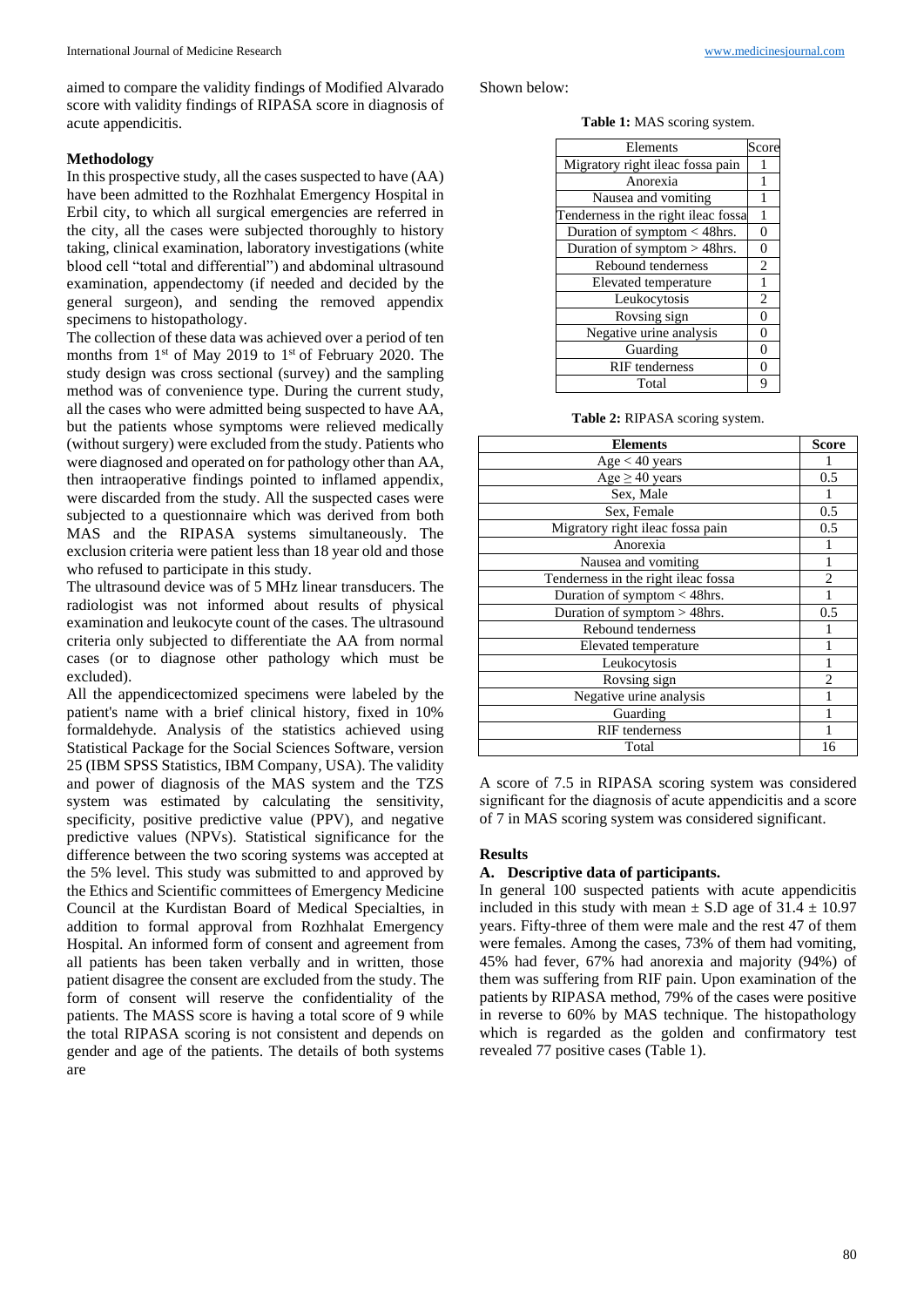**Table 3:** Descriptive data of participants.

| <b>Variables</b> | <b>Categories</b> | No. $(\% )$ |
|------------------|-------------------|-------------|
| Gender           | Male              | 53          |
|                  | Female            | 47          |
|                  | Yes               | 73          |
| Vomiting         | N <sub>0</sub>    | 27          |
| Fever            | Yes               | 45          |
|                  | N <sub>0</sub>    | 55          |
|                  | Yes               | 67          |
| Anorexia         | No                | 33          |
| RIF pain         | Yes               | 94          |
|                  | No                | 6           |
| <b>RIPASA</b>    | Positive          | 79          |
|                  | Negative          | 21          |
| <b>MAS</b>       | Positive          | 60          |
|                  | Negative          | 40          |
| Histopathology   | Positive          | 77          |
|                  | Negative          | $23\,$      |
| Total            |                   | 100         |

#### **B. Validity of RIPASA and MAS**

The results of Table 2 indicate that RIPASA used as screening test in comparison to histopathology which is the gold standard test. The screening test had sensitivity of 92.2%, specificity of 65.2%, positive predictive value (PPV) of 89.9%, Negative predictive value (NPV) of 71.4% and accuracy rate of 86%.

**Table 4:** Sensitivity, specificity, PPV and NPV of RIPASA.

|               |          | Histopathology |          | <b>Total</b> |
|---------------|----------|----------------|----------|--------------|
|               |          | Positive       | Negative |              |
| <b>RIPASA</b> | Positive |                |          |              |
|               | Negative |                |          |              |
|               | Total    |                |          |              |

The findings of Table 3 reveal that MAS had a sensitivity of 67.5% and specificity of 65.2% only, in the same time it provided greater PPV (86.7%) yield than NPV (37.5%) result. It had accuracy rate of 67%.

**Table 5:** Sensitivity, specificity, PPV and NPV of MAS.

| <b>MAS</b> | <b>Histopathology</b> |          | <b>Total</b> |
|------------|-----------------------|----------|--------------|
|            | Positive              | Negative |              |
| Positive   | 52                    |          | 60           |
| Negative   | 25                    | 15       | 40           |
| Total      |                       |          |              |

#### **Discussion**

Diagnosis of acute appendicitis is predominantly not easy to acquire due to lack of the pathognomonic signs or symptoms, low predictive values of investigative tests and different clinical presentations. Screening tests with high validity are required to help the clinicians in emergency department in early detection of acute appendicitis <sup>16</sup>.

The present study showed that the validity results of RIPASA in diagnosing acute appendicitis in comparison to pathology are sensitivity (92.2%), specificity (65.2%), positive predictive value (89.9%), negative predictive value (71.4%) and accuracy (86%). These findings are close to results of previous Iraqi study <sup>17</sup> included 251 patients with right iliac fossa pain presented to emergency department of Al-Yrmouk Teaching hospital and reported validity findings of RIPASA in diagnosis of acute appendicitis in comparison to pathology

as followings; sensitivity (95.8%), specificity (70.49%), positive predictive value (91%) and negative predictive value (84.3%). Karapolat study in Turkey revealed that RIPASA scoring system is accurate and fast diagnostic test of acute appendicitis helping also in prediction of pathological stages without need for computed tomography [18]. Validity results of RIPASA by our study were lower than results of Arroyo-Rangel et al<sup>[19]</sup>. study in Mexico which reported that RIPASA diagnostic validity findings were 98.8% sensitivity and specificity 71.4%. The differences in validity findings are small and might be attributed to variation in sample size between two studies. Despite good validity findings of RIPASA in detection of acute appendicitis, low specificity of this test was clear and this needs further investigations to confirm the diagnosis. This finding is similar to results of Singh *et al* <sup>[20]</sup>. study in India which revealed sensitivity of 95.8% and specificity of 75.9% for RIAPASA in diagnosis of acute appendicitis and documented need for other tests in confirmation. However, in remote areas, the RIPASA is considered as best tool in diagnosis of acute appendicitis [19, 20] .

Current study showed validity findings for MAS in diagnosis of acute appendicitis in comparison to pathology are sensitivity (67.5%), specificity (65.2%), positive predictive value (86.7%), negative predictive value (37.5%) and accuracy (67%). These validity findings are lower than results of Mahomood and Garota study in Erbil<sup>21</sup> which found that MAS had sensitivity (94.1%), specificity (92.8%), positive predictive value (98.7%) and negative predictive value (72.35%). This difference in validity findings of RIAPASA between two studies might be attributed to variance of MAS interpretation by physicians in addition to difference of cases presented to ED from cases admitted to Surgical Wards in addition to fact that this previous study in Erbil compared thar MAS to Tzanakis score [21]. However, our study findings regarding MAS validity in diagnosis of acute appendicitis are also lower than results of Khola *et al* [22]. study in Egypt which revealed sensitivity of 93.3% and specificity of 52.9% for MAS in diagnosis of acute appendicitis.

The interesting finding of current study was the higher validity findings of RIPASA in comparison to validity findings of MAS in diagnosis of acute appendicitis in emergency department. This finding coincides with results of many literatures like Chong et al<sup>[12]</sup>. study in Brunei, Karami *et al* [23] . study in Iran and D**í**az-Barrientos *et al* [15] . study in Mexico. Shuaib et al <a>[14]</a>. study in Kuwait stated that RIPASA score is more sensitive and specific than modified Alvarado score especially in Asian population. Another study conducted in India by Soundharya et al <sup>[24]</sup>. also found that RIPASA is better than MAS statistically and clinically in diagnosis of acute appendicitis.

In conclusion, the Raja Isteri Pengiran Anak Saleha Appendicitis score is better than Modified Alvarado score in screening and diagnosis of acute appendicitis in emergency department. Training workshops and seminars regarding RIPASA and MAS are needed to develop the skills of resident doctors in emergency department in addition to adding of these tests in curriculum of schools of Medicine.

#### **Acknowledgment**

Special thanks and appreciation for all medical workers in emergency department of Rozhhalat Emergency Hospital for